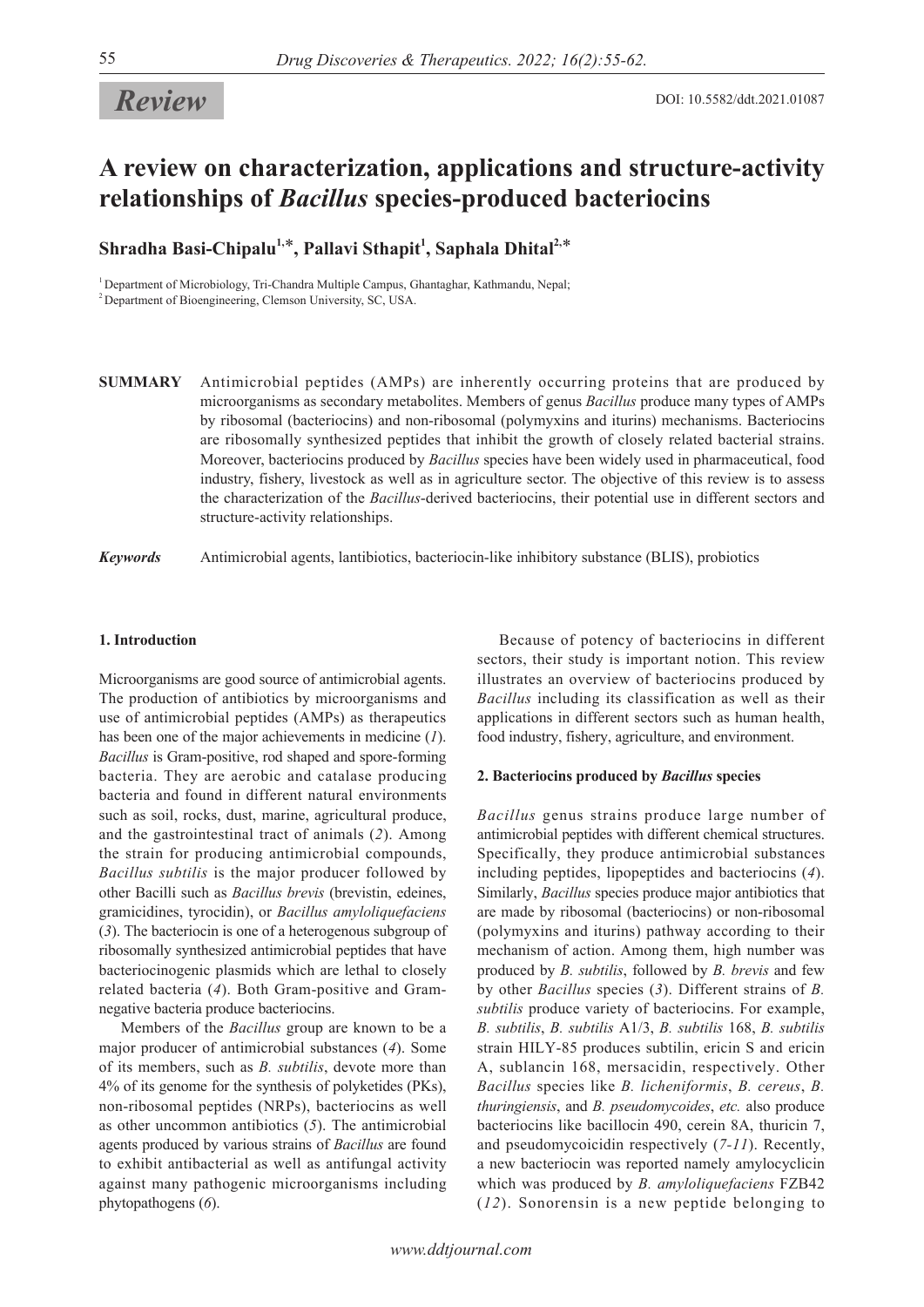heterocycloanthracin, subfamily of bacteriocin isolated from marine bacteria *B. sonorensis* MT 93. This peptide showed activity against broad spectrum bacteria including *B. subtilis*, *E. coli*, *Listeria monocytogenes*, *Pseudomonas aeruginosa*, *Staphylococcus aureus*, *Vibrio vulnificus* (*13*). Other class iii bacteriocins produced by *B. subtilis* group are baciamin and Bac 14 B which have antibacterial as well as antifungal activity (*5*) Abriouel *et al.* in 2011 reported a long list of bacteriocins/BLIS produced by *Bacillus* species (*14*). Some of the reported *Bacillus* produced bacteriocins are summarized in Table 1.

#### 2.1. Classification of *Bacillus* bacteriocins

The classification of bacteriocins was initially done by Klaenhammer in 1993, Nes and colleagues in 2007, and by Abriouel and his coworkers in 2011 (*14,20*). They classified bacteriocins into three classes, the first class (I) include antimicrobial peptides that undergo different forms of post-translational modifications; the second class (II) presents nonmodified and linear peptides, and the last class (III), which includes large proteins (> 30 kDa). Recently, Soltani *et al.* (2021) reclassified bacteriocins into two large classes. Class I resembles peptides group with molecular masses < 5 kDa and that contain post translationally modified bacteriocin. Class II bacteriocins contain unmodified peptides with molecular masses of 6-10 kDa including peptides with unstable disulfide bridges (*21*).

## Class I. Post-translationally modified peptides

The class I bacteriocins include small  $(< 5$  kDa) heat stable peptides. This class can be further divided into 4 subclasses (subclasses I.1, I.2, I.3, and I.4). Subclasses I.1-I.3 includes lantibiotic peptides, containing lanthionine and methyllanthionine residues. While the subclass I.4 includes peptide with unique modifications (*14*).

## Subclass I.1. Single peptide, elongated lantibiotics

This group is represented by lantibiotics, are small peptides (*22,23*) (19-38 aminoacids) and contains dehydrated amino acids (lanthionine and methyllanthionine) introduced by posttranslational modifications (*24,25*). Unusual amino acids lanthionine and 3-methyllanthionine are in the form of ring structures that make lantibiotics more stable against heat, wide range of pH and proteolytic enzymes, thus these properties differentiate them from other antimicrobial peptides *(25*). Subtilin is a lantibiotic produced by *B. subtilis*, one of the extensively studied peptide that belongs to type A lantibiotics. It is active against most of the Gram-positive and some Gram-negative bacteria (*26*). Ericin S (3,442 Da) and ericin A (2,986 Da) are two related lantibiotics produced by *B. subtilis* A1/3 with strong resemblances to subtilin (*27*).

#### Subclass I.2. Other single peptide lantibiotics

Subclass I.2 includes globular lantibiotics mersacidin and other lantibiotics namely sublancin 168 and paenibacillin. Mersacidin which is produced by *Bacillus*  sp. strain HIL Y-85.54728 shows more globular structure due to the presence of four intermolecular thioether bridges. It inhibits the growth of Gram-positive bacteria including methicillin resistant *Staphylococcus aureus*  (MRSA) (*22*). Sublancin 168 is produced by *B. subtilis* 168, consists of one lanthionine linkage and two unusual disulfide bonds. It shows activity against Gram-positive bacteria, including *B. cereus*, *Streptococcus pyogenes*  and *S. aureus*. Since a lot is known about sublancin, it has potential for novel biomaterial engineering (*28*). In 2013, Arias and colleagues identified amylolysin from *B. amyloliquefaciens* GA 1, a type B lantibiotic which exhibits antibacterial activity against Gram-positive bacteria including MRSA and *Listeria monocytogenes* (*19*).

#### Subclass I.3. Two-peptide lantibiotics

This subclass includes lantibiotics containing two components. The two peptide lantibiotics produced by *Bacillus* species are haloduracin and lichenicidin produced by *B. halodurans* C-125, *B. licheniformis*  DSM 13 respectively (*29,30*). These peptides are closely related to two peptide lantibiotics produced by other bacteria such as, cytolysin from *Enterococci*, lacticin 3147 from *Lactococcus lactis* DPC3147, staphylococcin C55 produced by *S. aureus* C55, plantaricin W from

| Table 1. Bacteriocins and BLIS produced by Bacillus species |  |
|-------------------------------------------------------------|--|
|-------------------------------------------------------------|--|

| Bacillus species                  | Bacteriocin/BLIS      | Study reports                      |
|-----------------------------------|-----------------------|------------------------------------|
| <i>Bacillus subtilis</i> GAS101   | GAS <sub>101</sub>    | Sharma et al. (2018) (15)          |
| <b>Bacillus subtilis KIBGE-17</b> | Bac-IB17              | Ansari <i>et al.</i> (2012) (16)   |
| <i>Bacillus subtilis SN7</i>      | Mejucin               | Lee <i>et al.</i> $(2018) (73)$    |
| Bacillus subtilis L-O11           | Subtilin L-O11        | Oin <i>et al.</i> $(2019) (17)$    |
| <i>Bacillus subtilis</i> EMD4     | Subtilosin A. BacEMD4 | Liu <i>et al.</i> $(2015)$ $(18)$  |
| Bacillus amylolequefaciens FZB42  | Amylocyclicin         | Scholz et al. (2014) (12)          |
| Bacillus amylolequefaciens GA1    | Amylolysin            | Arias et al. (2013) (19)           |
| Bacillus sonorensis MT 93         | Sonorensin            | Chopra <i>et al.</i> $(2014) (13)$ |

#### *www.ddtjournal.com*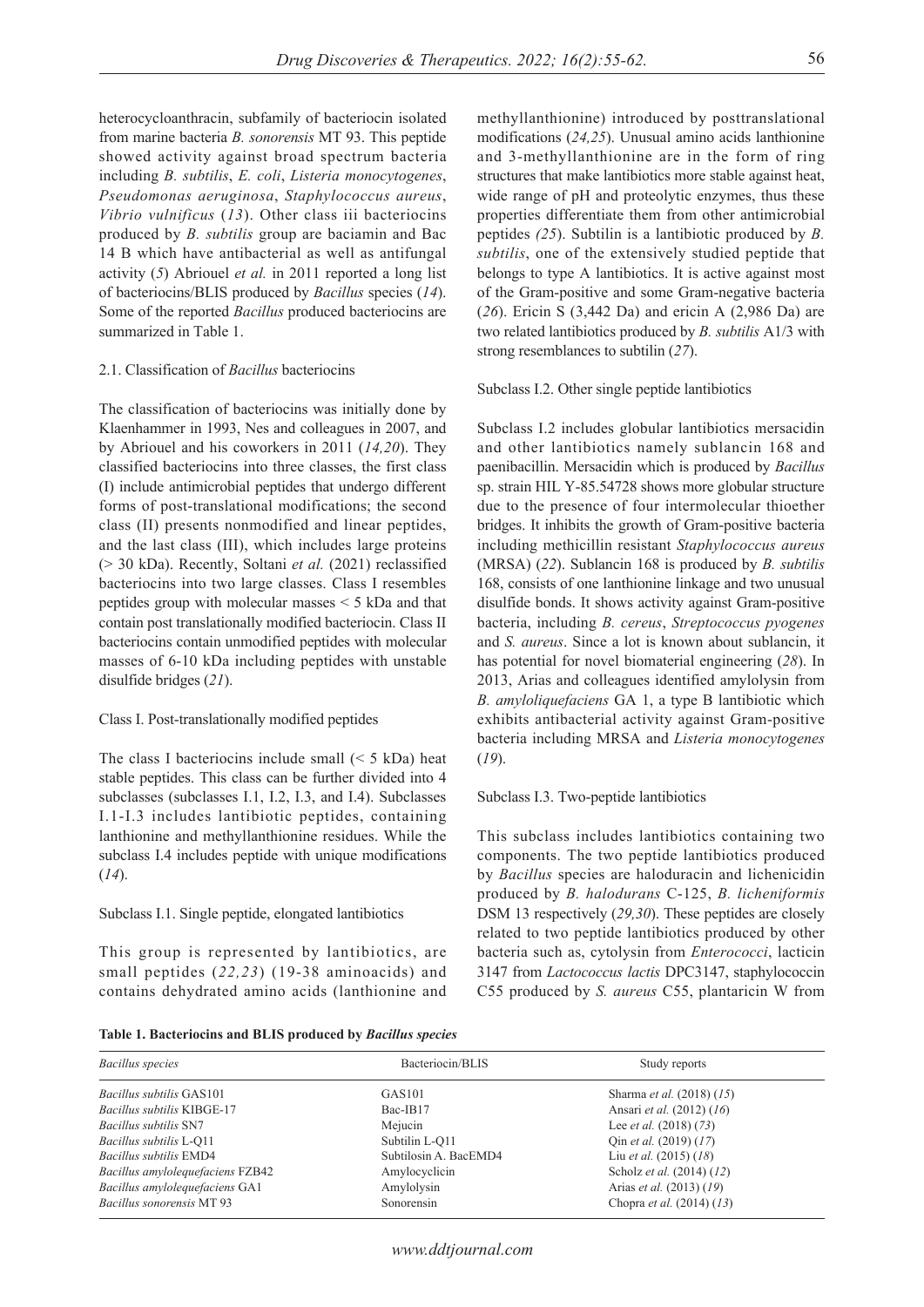*Lactobacillus plantarum*, and Smb produced by *Streptococcus mutans* GS5 (*31-35*). In two peptide lantibiotics group, the antimicrobial activity is exhibited due to the synergistic activities of two lanthionine containing peptides (A1 and A2) (*14*). Haloduracin consist of two post translationally modified peptides Halα/A1 and Halβ/A2, both of which act synergistically to produce bactericidal activity. Similarly, lichenicidin also consist of two prepeptides Bliα/A1 and Bliβ/A2 that has 38% and 52% similarity to HalA1 and Hal A2 respectively (*29*).

## Class II. Non-modified peptides

The class II bacteriocins are heterogenous group of small peptides having size of less than 10 kDa (*25*). These are heat stable, non-modified cationic peptides that are hydrophobic in nature. Klaenhammer *et al.* (1993) had sub divided these peptides under three subgroups: class IIa pediocin like, class IIb two-component peptide and class IIc thiol activated peptides. In 1996, Nes and colleagues have suggested that, based on some common characters, class II bacteriocins can be divided as pediocin like and anti- listeria bacteriocins, two peptide bacteriocins and bacteriocins with *sec*-dependent signal sequence (*20,36*). Later, Cotter *et al.* (2005) have suggested 4 subdivisions, retaining class IIa and IIb with two new subdivisions (class IIc and IId). The class IIc included cyclic bacteriocins while class IId has nonpediocin single linear peptides (*37*). Nissen-Meyer *et al.* (2009) have maintained this classification scheme in their review about the structure and function relationship of class II bacteriocins (*38*). In 2011, Belkam and coworkers suggested that circular bacteriocins as a separate class of bacteriocin (*39*).

#### Class III. Large proteins

This class includes large proteins (30 kDa), which have phospholipase activity such as megacins A-216 and A-19213 produced by *Bacillus megaterium* ATCC 19213. Megacin A-216 contains 293 amino acid residues and shows a native molecular weight of c. 66 kDa (*40*). Other proteins like colicins, klebicin (from

*Klebsiella pneumoniae*), helveticin I (from *Lactobacillus helveticus*), and enterolysin (from *Enterococcus faecalis*) are the members of this group (*41*).

### 2.2. Application of *Bacillus* bacteriocin

The *Bacillus* species are industrially important because of their excellent safety record, rapid growth rates, short fermentation cycles and their high capacity for protein secretion into the extracellular medium (*42*). Peptides derived from *Bacillus* species have shown antibacterial, antifungal, antiviral, antitumor, antiamebocytic, and antimycoplasmic activities (*4,42*). Similarly, many *Bacillus* species, such as *B. subtilis*, *B. clausii*, *B. cereus*, *B. coagulans*, *and B. licheniformis*, have been used as probiotic supplements in both animals and humans (*23,43*). Some of the applications of bacillus bacteriocin are discussed below (Figure 1).

#### 2.2.1. Application in human health

Bacteriocins are considered as alternative antimicrobials for treatment of human infections, as there is increasing bacterial resistance to conventional antibiotics (*14*). Bacteriocins or bacteriocin like substances (BLIS) produced by bacillus have shown antimicrobial activity against multi drug resistant bacteria such as MRSA, vancomycin resistant enterococci (VRE), *etc.* In addition to bacteriocins, lantibiotics has recently been the peptide of interest (*14*). Bacitracin is one of the important polypeptides, which is effective against *Streptococcus pyogenes* and *Staphylococcus aureus*. Bacitracin has been used clinically in combination with other antimicrobial agents (*44*). Others have reported that oral administration of bacitracin daily for 7-10 days was successful in the treatment of antibiotic-associated colitis and diarrhea caused by *Clostridium difficile* (*45*). Amylolysin, a novel bacteriocin produced by the *B. amyloliquefaciens* GA1 strain, has been reported to exhibit activity against *L. monocytogenes* strains, which are responsible for foodborn listeriosis. Mersacidin, a lantibiotic shows strong antimicrobial activity against *S. aureus* both *in vitro* and *in vivo* studies (*19,46*). The lantibiotic subtilosin A shows antimicrobial activity against pathogens such as *L.* 



**Figure 1. Illustration showing applications of bacteriocins in different sectors.**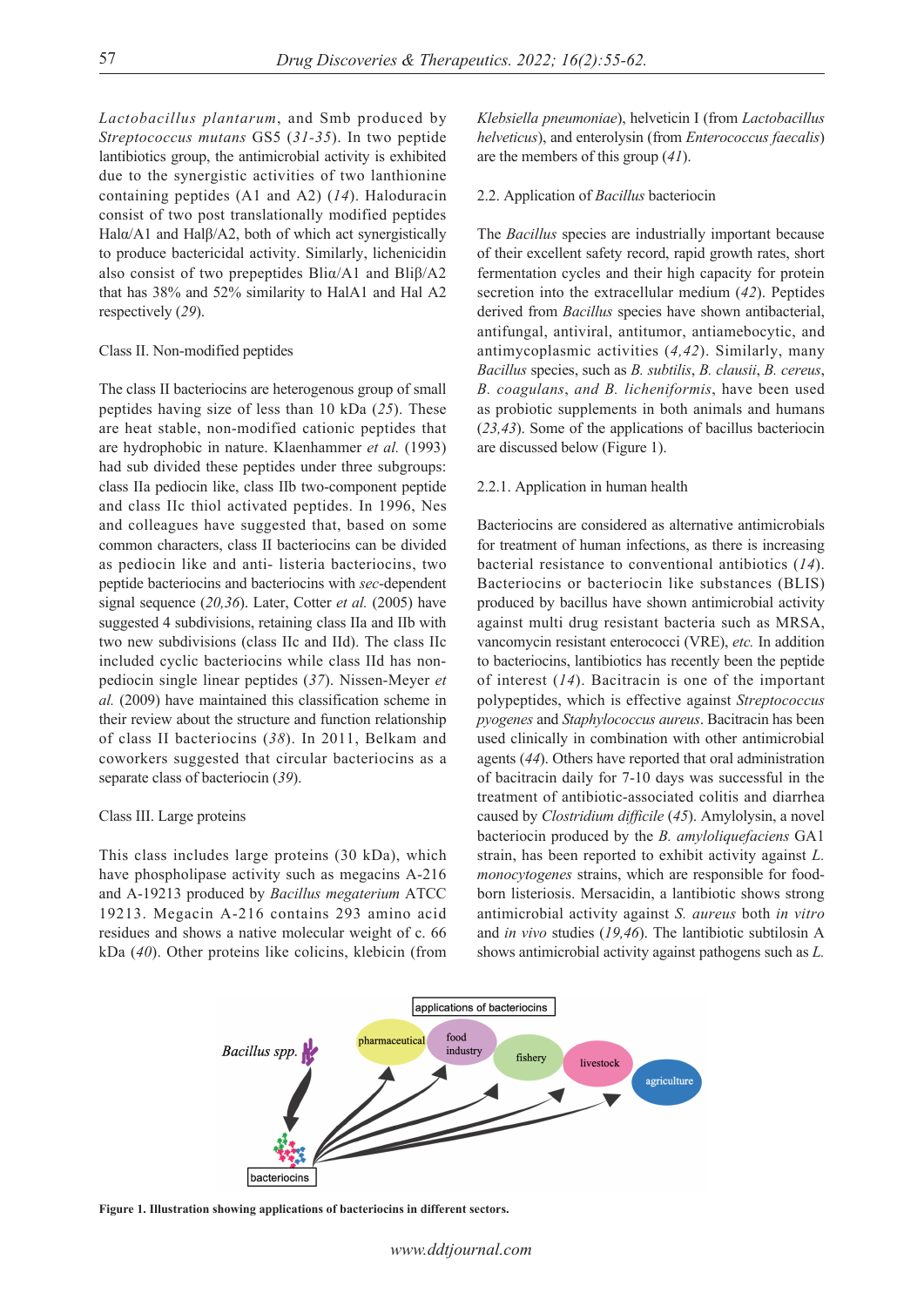*monocytogenes*, *Gardnerella vaginalis* and *Streptococcus agalactiae*. Similarly, Pep5 and epidermin prevent the adhesion of coagulase-negative staphylococci, specifically *Staphylococcus epidermidis*, to siliconisated catheters (*47*). Besides antibacterial activity of bacteriocin, it has been found to have antifungal activity. For example, baciamin, an antifungal protein produced by *B. amyloliquefaciens* was reported to be active against various fungi like *Botrytis cinerea*, *Helminthosporium turcicum*, *Harpophora maydis*, *Valsa mali*, *Mycosphaerella arachidicola*, *Pythium aphanidermatum*, *Rhizoctonia solani*, and *Fusarium oxysporum* (*14,48*). Bacteriocin producing bacterial strains can be used as probiotic supplement for human and animals as they can inhibit the intestinal pathogens such as *Clostridium perfringens*, *Clostridium difficile* and others (*49,50*). For example, *B. clausii* produces inhibitory substances against *S. aureus*, *Enterococcus faecium* and *C. difficile* (*50*). *Bacillus polyfermenticus* SCD (polyfermenticin SCD producer) is a probiotic, commercially used for the treatment of long-term intestinal disorders as it inhibits the growth of *C. perfringens* (*51*).

#### 2.2.2. Application in food industry

LAB derived bacteriocins are promising food preservatives and they are safe for human use because they are non-toxic compound. Nisin (as nispalin) and pediocin PA-1 (as ALTA 2341) are commercially available food additives (*38*). There are two bacteriocins from *Bacillus* that have potential preservative application in dairy products (*14*). For example, bacillocin 490 showed activity against closely related *Bacillus* spp. The bactericidal activity was found to be stable at 4°C, wide pH range and high temperature (*8*). Another is cerein 8A produced by *B. cereus* 8A, was used to control cheese surface contamination by *L. monocytogenes*. In 2008, Bizani and colleagues showed that cerein 8A only caused a delay in the start of exponential growth phase in soft cheese (*10*). Furthermore, BLIS produced by *B. amyloliquefaciens* GA1 was used as biopreservatives in poultry meat (*14*) . These days there is a trend of discouraging the use of chemical preservatives which has increased the interest in the application of natural preservatives. Recently, the antimicrobial lipopeptide microcapsules made from *B. amyloliquefaciens* ES2 was tested as food additives (*52*).

### 2.2.3. Application in livestock

Bacteriocin producing *Bacillus* strain could be used as probiotics in livestock to improve the health of animals (*53*). For example, a lichenin derived from *B. licheniformis* was found to exhibit antibacterial effect against *Eubacterium ruminantium* and *Streptococcus bovis* and it also possessed the hydrolytic activity against polysaccharides (*54*). Therefore, Pattnaik and

colleagues (2001) postulated that lichenin have potential applications to improve rumen fermentation due to its role as a digestive aid and due to its antimicrobial properties (*54*). Amylolysin at concentration of 5-10 µg/ g has shown to inhibit the growth of *L. monocytogenes* in poultry meat (*19*). The bacteriocin-producing strains *Paenibacillus polymyxa* NRRL B-30507, NRRL B-30508, NRRL B-30509 and *Bacillus circulans* NRRL B-30644 were used to control *Campylobacter jejuni* for treating animals carrying zoonoses. Spores of the *B. amyloliquefaciens* CECT 5940 are used as a probiotic in poultry feeds (Ecobiols, Norel & Nature Nutrition) to reduce the effect of pathogenic bacteria such as *C. perfringens*, *E. coli* and *Yersinia* (*14*).

#### 2.2.4. Application in fishery

Probiotics produced by *Bacillus* strain could be used in two ways: as preservative to improve the storage in fish procession industry and as an antimicrobial to improve fish health in aquaculture. Bacteriocin, an antimicrobial peptide, possess antagonistic activity against other bacteria showing immunoprotective effects against fish bacterial infections (*55*). Probiotics or bioactive molecules isolated from fish gut-derived *Bacillus* spp., are found promising source of natural antimicrobial compounds against fish bacterial diseases. Similarly, bacteriocin TSU4 isolated from fish inhabited *Lactobacillus* showed a wide range of antimicrobial activity against *Aeromonas hydrophila* (MTCC 646) and *Pseudomonas aeruginosa* (MTCC 1688) and showed pH and thermal stability as well. Thus, bacteriocin "TSU4" has potentiality for using as preservative in fish processing industry (*56*). Likewise, nisin was found as effective bio-preservative agent to increase shelf life of rainbow trout (*Oncorhynchus mykiss*) storage. Analogously, nisin, which is produced by *Lactobacillus lactis* subsp. *lactis*, is allowed to use as food additive. Nisin-treated vacuum packaged rainbow trout increased the self-life from 12 days to 16 days at 4℃ (*57*). These evidences show the usefulness of bacteriocins in fishery industry.

#### 2.2.5. Application in environment

*Bacillus* species is naturally found in soil and plants. Thus, the bacteriocins or BLIS produced by *Bacillus* could be acquiescent to be used as biocontrol agent (*14*). For example, ericin S is active against *Clavibacter michiganensis*, the causative agent of tomato bacterial canker. Therefore, purified ericin or its producer strain could be developed as a bioprotectant on tomato cultivation against bacterial canker disease. As, the bioactivity of BLIS produced by *B. subtilis* 14B, Bac 14B, is active against *Agrobacterium tumefaciens*, thus it could be used as a biocontrol agent against *A. tumefaciens* associated infections. Moreover, some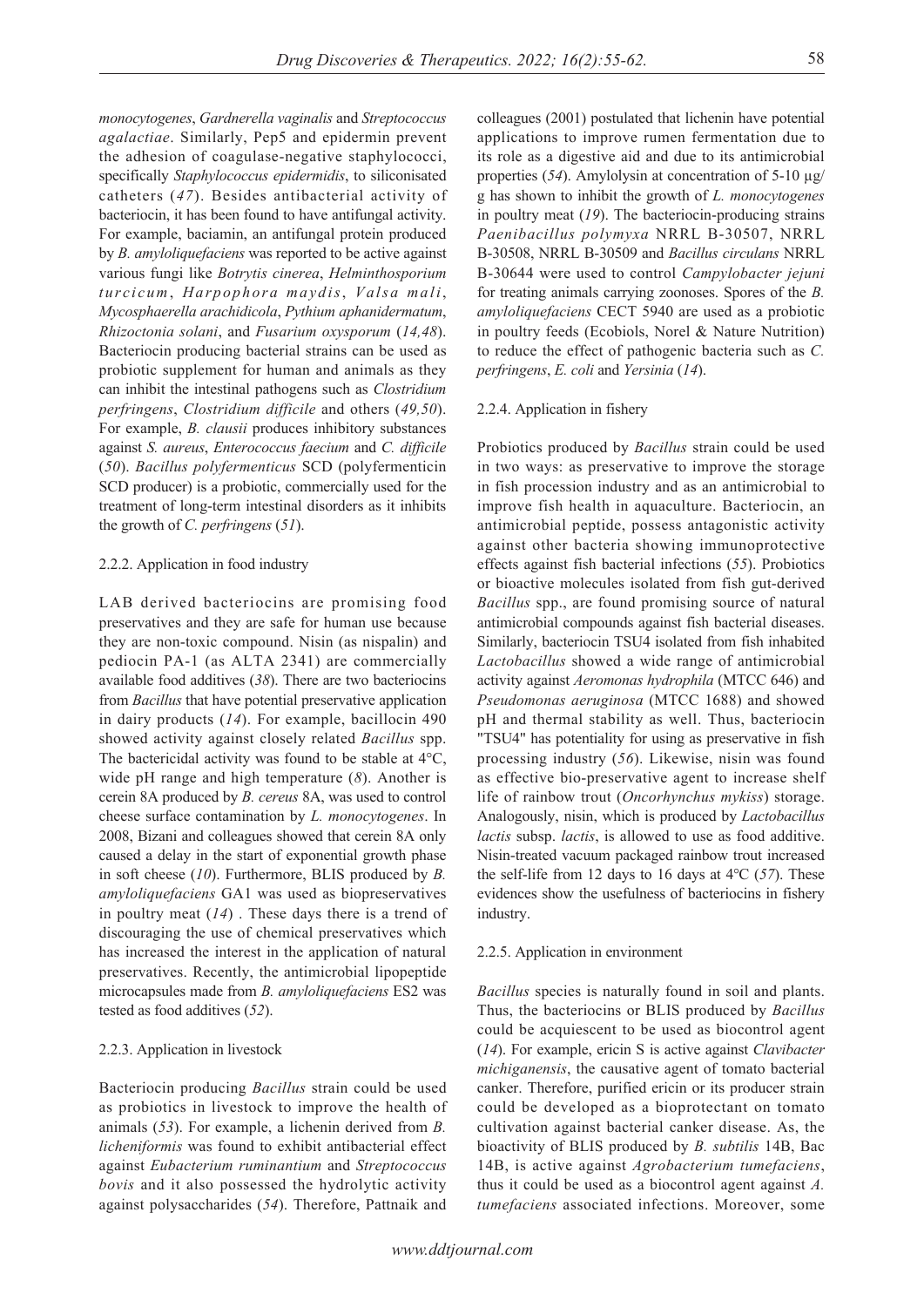of the BLIS are effective against fungal strains, thus there is potential of using those BLIS as biocontrol agent to preserve plants decay and postharvest control of fruits and vegetables (*14,18,27*). Likewise, a BLIS produced by *B. amyloliquefaciens* AC 2 is bioactive against *Colletotrichum dematium*, mulberry anthracnose fungus and several other phytopathogenic fungi as well as bacteria, such as *Rosellinia necatrix*, *Pyricularia oryzae, A. tumefaciens* and *Xanthomonas campestris*  pv. *campestris* (*14*). Furthermore, lipopeptides such as fengycin and iturins have antifungal activity (*58*). Moreover, surfactin has surfactant activity and emulsification properties, indicating that these peptides might be applied in bioremediation. The surfactin lipopeptide has also demonstrated activity as antitumor, antiviral, antibacterial activities and hypocholesterolemic agent (*59*). Many *Bacillus*-derived antimicrobial peptides can be used to inhibit plant pathogens and preserve grain. The *B. subtilis* species is widely used in the biocontrol of plant diseases. Recently, Guo and colleagues (2014) discovered that the *B. subtilis* NCD-2 strain secretes fengycin-type lipopeptides that exhibited antifungal activity against *Rhizoctonia solani*, the causative agent of cotton damping-off disease (*58*).

BLIS producing bacilli also have other environmental applications. The antimicrobial substances (AMS) produced by strains *B. licheniformis* T6-5 and *Bacillus firmus* H(2)O-1 prevented the formation of *Bacillus pumilus* LF4 biofilm and eliminated pre-established LF4 biofilm (*60*). In addition, Korenblum and coworkers reported that the presence of AMS produced by *B. firmus* H(2)O-1 reduced the viability and attachment of the SRB consortium biofilm thus, suggested that the AMS produced by *Bacillus* strains T6-5 and H(2)O-1 may have a potential for pipeline-cleaning technologies to inhibit biofilm formation and consequently reduce biocorrosion (*60*).

# **3. Structure-activity relationships (SARs) of bacteriocins**

The molecular structure of antimicrobial peptides (AMPs) affects their mechanism of action and therapeutic effects. Etayash and his colleagues reported the structureactivity relationships (SARs) of seven bacteriocins (nisin, microcin J25, microcin B17, microcin C, leucocin A, sakacin P and pediocin PA-1 (*61*). It is relevant to discuss some examples of structure-activity relationships of nisin, a type of bacteriocins.

Nisin is one of the most well studied peptides. This highly potent peptide inhibits food-spoilage bacteria and used to treat drug-resistant bacterial infections. Nisin has two most common forms; they are nisin A and nisin Z. Many analogues of nisin were synthesized using site directed mutagenesis and chemical synthesis. After the mutations at rings A and B of nisin, the mutants retained the biological activity of the peptide (*62*). The hinge region of nisin was mutated in many ways and the mutants N20P, M21V and K22P showed activity greater than the native type nisin A against *S. aureus, L. monocytogenes* and *S. agalactiae respectively* (*63*). Field *et al.* isolated novel nisin variant with increased activity against clinical and foodborne pathogens by bioengineering process (*64*). They identified a variant with a serine to glycine change at position 29 (S29G). Moreover, they made three nisin A derivatives (S29A, S29D and S29E) which are active against Gram-positive drug resistant bacteria, by site-directed mutagenesis.

Similarly, Cotter and coworkers changed the three amino acids at the hinge region (N20, M21 and K22) of nisin to increase its bioactivity against many target strains (*65*). Likewise, Evelyn *et al.* created a bank of nisin A derivatives in which K 12 was substituted with all other standard amino acid residues to make more antibacterial peptide analogue, using bioengineering technology (Table 2) and the site-directed mutagenesis (*66*). Furthermore, Arnusch *et al.* (2008) conjugated nisin to vancomycin and the conjugate has 40-fold increase in antibacterial activity. The nisin fragment (1-12) was made by enzymatic cleavage and then it was conjugated to vancomycin by the click chemistry and the activity increased to wide strains of bacteria (*67*) (*66*).

Pediocin PA-1 is a class II a bacteriocin that shows activity against *Listeria monocytogenes* (*69*). There are several studies regarding structure functional relationship of pediocin. Several mutants of pediocin were generated by chemical synthesis or by site directed mutagenesis (*38*). In the study done by Tomigana *et al.* (2007) showed some of the residues were essential for retaining activity of pediocin (*70*). They replaced each residue of the native codon with the NNK triplet Oligonucleotide by using NNK scanning method and generated 35 peptide mutants (Table 3). They found that, the bioactivity of pediocin was retained by almost all mutants having mutations at K1, T8, G10, S13, G19, N28 and N41, whereas the activity was completely lost in analogues with mutations at residues Y2, G6, C9, C14, C24, W33, G37, and C44, implying the importance of these residues for the bioactivity of pediocin (*70*).

Analogously, Song *et al.* made nine mutants of

**Table 2. Nisin A mutants obtained by bioengineering technology.** Mutation at Lysine (K)12 with various amino acid substitutions exhibited increased, decreased and no activity as shown by Etayash *et al.* (2015) (*61*).

| Original residue | Mutant residue (s) | Activity $(\%)$ |
|------------------|--------------------|-----------------|
| K12              | P, A, T, S         | >125            |
| K12              | O.M.C.N.V          | 100             |
| K12              | R,H,W,F,Y,I,G      | 50-70           |
| K12              | D.E                | no activity     |

P- Proline, A- Alanine, T- Threonine, S- Serine, Q- Glutamine, M-Methionine, C- Cisteine, N- Asparagine, V- Valine, R- Arginine, H-Histidine, W-Tryptophan, F- Phenylalanine, Y- Tyrosine, I- Isoleucine, G- Glycine, D-Aspartic acid, E-Glutamic acid.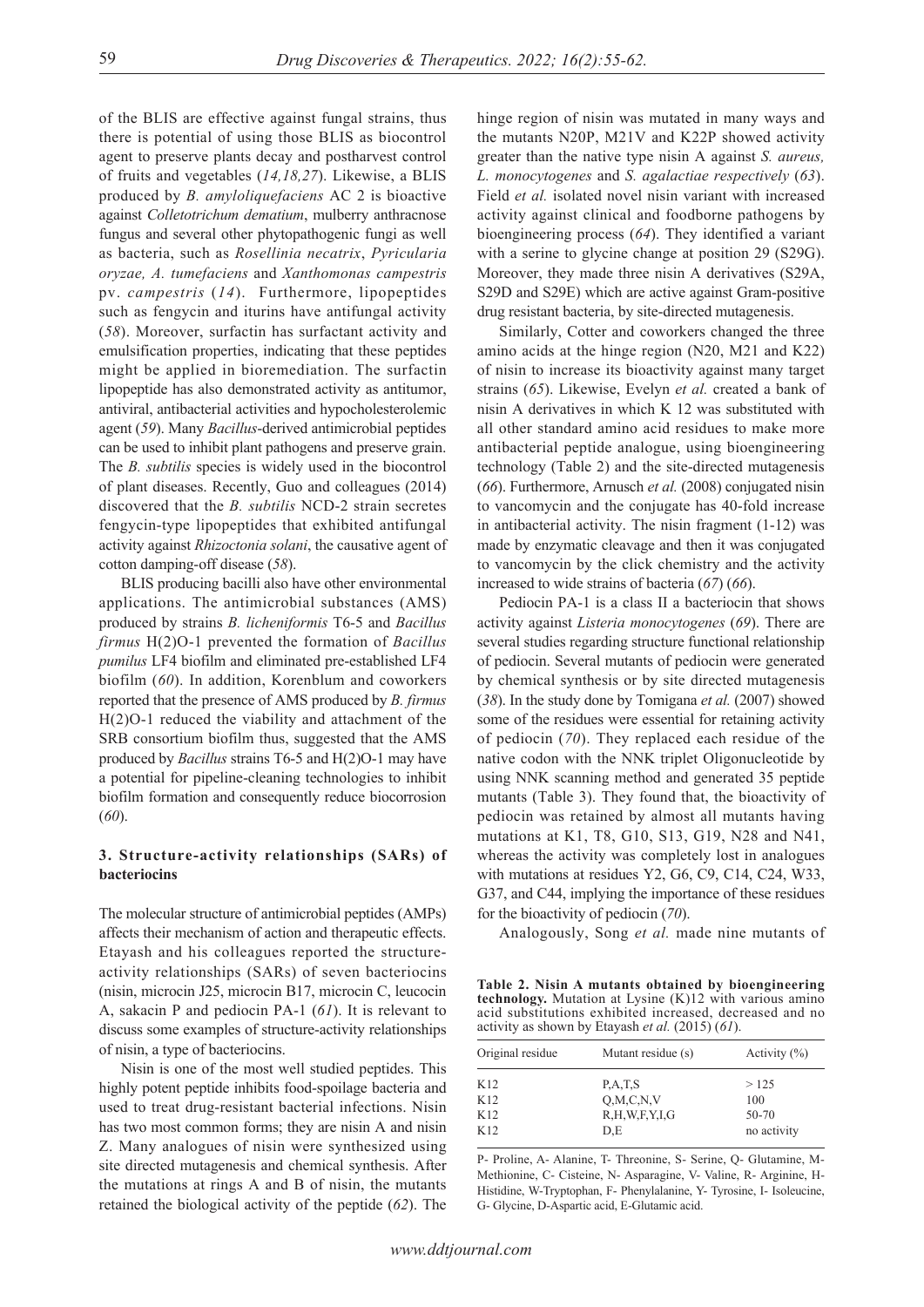**Table 3. Pediocin mutants obtained by NNK scanning where,**  $N = A/C/G/T$ **,**  $K = G/T$ **.** Mutations at Y2, G6, C9, C14, W33, G37 and C44 showed > 90% activity; while substitution at K1, T8, G10, S13, G19, N28, and N41 had < 10% relative activity described by Tomigana and Hatakeyama, *et al.* (2006) (*68*).

| Original residue | Mutant residue (s) | Activity $(\% )$ |
|------------------|--------------------|------------------|
| K1               | $ND^*$             | < 10             |
| Y <sub>2</sub>   | Y                  | > 90             |
| Y2               | Н                  | $30 - 50$        |
| G <sub>6</sub>   | G                  | > 90             |
| T <sub>8</sub>   | D, P               | <10              |
| C9               | $\mathsf{C}$       | > 90             |
| G10              | C, P, Q            | < 10             |
| S <sub>13</sub>  | C, P               | < 10             |
| C14              | C                  | > 90             |
| G19              | C, H               | $\leq 10$        |
| C <sub>24</sub>  | $\mathsf{C}$       | > 90             |
| N28              | $ND^*$             | < 10             |
| W33              | W                  | > 90             |
| W33              | L                  | 50-70            |
| G37              | G                  | > 90             |
| G37              | А                  | 50-70            |
| N41              | $ND^{\circ}$       | $\leq 10$        |
| C44              | $\mathsf{C}$       | > 90             |

activity = (diameter of the circle formed by the wild type/diameter of the circle formed by the wild mutant)\* 100%. P- Proline, A- Alanine, T-Threonine, S- Serine, Q- Glutamine, M- Methionine, C- Cisteine, N-Asparagine, V- Valine, R- Arginine, H- Histidine, W-Tryptophan, F-Phenylalanine, Y- Tyrosine, I- Isoleucine, G- Glycine, D-Aspartic acid. ND\* , residues where the stop codon was introduced, or peptide was damaged by PCR error.

pediocin with different substitution and increasing positively charged residues (*71*). They found two-fold increase in the activity of some of the mutants. The mutant S13K was found to be more potent than the native pediocin PA-1, which also indicated that charged residues at position 13 had a positive effect on the activity (*71*). In addition, other study by Fimland *et al.* (1998), explained that a 15-mer peptide fragment made from pediocin PA-1had ability to inhibit the activity of pediocin (*72*). However, many aspects are yet to be investigated since there are several studies done on pediocin PA-1.

### **4. Conclusion**

Susceptibility toward antimicrobials has been a major challenge due to increasing number of resistant pathogens. This review demonstrates potentiality of the genus *Bacillus* as an important source of bacteriocins that has applied benefits in various fields of human and animal health, food industry, fishery, environment, and agriculture. Not only as a preservative but also as a potential antimicrobial agent in the manufacturing industry level, the genus *Bacillus* has potentiality as a source of new antimicrobials against resistant strains. In this review, we have explored the sources of bacteriocins, characterized and classified them and discussed bacteriocins structure-activity relationships. This review

provides valuable information about multifarious use of bacteriocins.

*Funding*: This work was supported by a grant from University Grant Commission, Sanothimi, Bhaktapur, Nepal.

*Conflict of Interest*: The authors have no conflicts of interest to disclose.

#### **References**

- 1. Karbalaei-Heidari HR, Partovifar M, Memarpoor-Yazdi M. Evaluation of the bioactive potential of secondary metabolites produced by a new marine micrococcus species isolated from the Persian Gulf. Avicenna J Med Biotechnol. 2020; 12:61-65.
- 2. Zhao X, Kuipers OP. Identification and classification of known and putative antimicrobial compounds produced by a wide variety of Bacillales species. BMC Genomics. 2016; 17:882.
- 3. Koumoutsi A, Chen XH, Henne A, Liesegang H, Hitzeroth G, Franke P, Vater J, Borriss R. Structural and functional characterization of gene clusters directing nonribosomal synthesis of bioactive cyclic lipopeptides in *Bacillus amyloliquefaciens* strain FZB42. J Bacteriol. 2004; 186:1084-1096.
- 4. Stein T, Heinzmann S, Dusterhus S, Borchert S, Entian KD. Expression and functional analysis of the subtilin immunity genes spaIFEG in the subtilin-sensitive host *Bacillus subtilis* MO1099. J Bacteriol. 2005; 187:822-828.
- 5. Caulier S, Nannan C, Gillis A, Licciardi F, Bragard C, Mahillon J. Overview of the antimicrobial compounds produced by members of the *Bacillus subtilis* group. Front Microbiol. 2019; 10:302.
- 6. Beric T, Stankovic S, Draganic V, Kojic M, Lozo J, Fira D. Novel antilisterial bacteriocin licheniocin 50.2 from *Bacillus licheniformis* VPS50.2 isolated from soil sample. J Appl Microbiol. 2014; 116:502-510.
- 7. Cherif A, Ouzari H, Daffonchio D, Cherif H, Ben Slama K, Hassen A, Jaoua S, Boudabous A. Thuricin 7: a novel bacteriocin produced by *Bacillus thuringiensis* BMG1.7, a new strain isolated from soil. Lett Appl Microbiol. 2001; 32:243-247.
- 8. Martirani L, Varcamonti M, Naclerio G, De Felice M. Purification and partial characterization of bacillocin 490, a novel bacteriocin produced by a thermophilic strain of *Bacillus licheniformis*. Microb Cell Fact. 2002; 1:1.
- Bizani D, Brandelli A. Characterization of a bacteriocin produced by a newly isolated *Bacillus sp.* Strain 8 A. J Appl Microbiol. 2002; 93:512-519.
- 10. Bizani D, Dominguez AP, Brandelli A. Purification and partial chemical characterization of the antimicrobial peptide cerein 8A. Lett Appl Microbiol. 2005; 41:269- 273.
- 11. Basi-Chipalu S, Dischinger J, Josten M, Szekat C, Zweynert A, Sahl HG, Bierbaum G. Pseudomycoicidin, a class II lantibiotic from *Bacillus pseudomycoides*. Appl Environ Microbiol. 2015; 81:3419-3429.
- 12. Scholz R, Vater J, Budiharjo A, Wang Z, He Y, Dietel K, Schwecke T, Herfort S, Lasch P, Borriss R. Amylocyclicin, a novel circular bacteriocin produced by *Bacillus amyloliquefaciens* FZB42. J Bacteriol. 2014;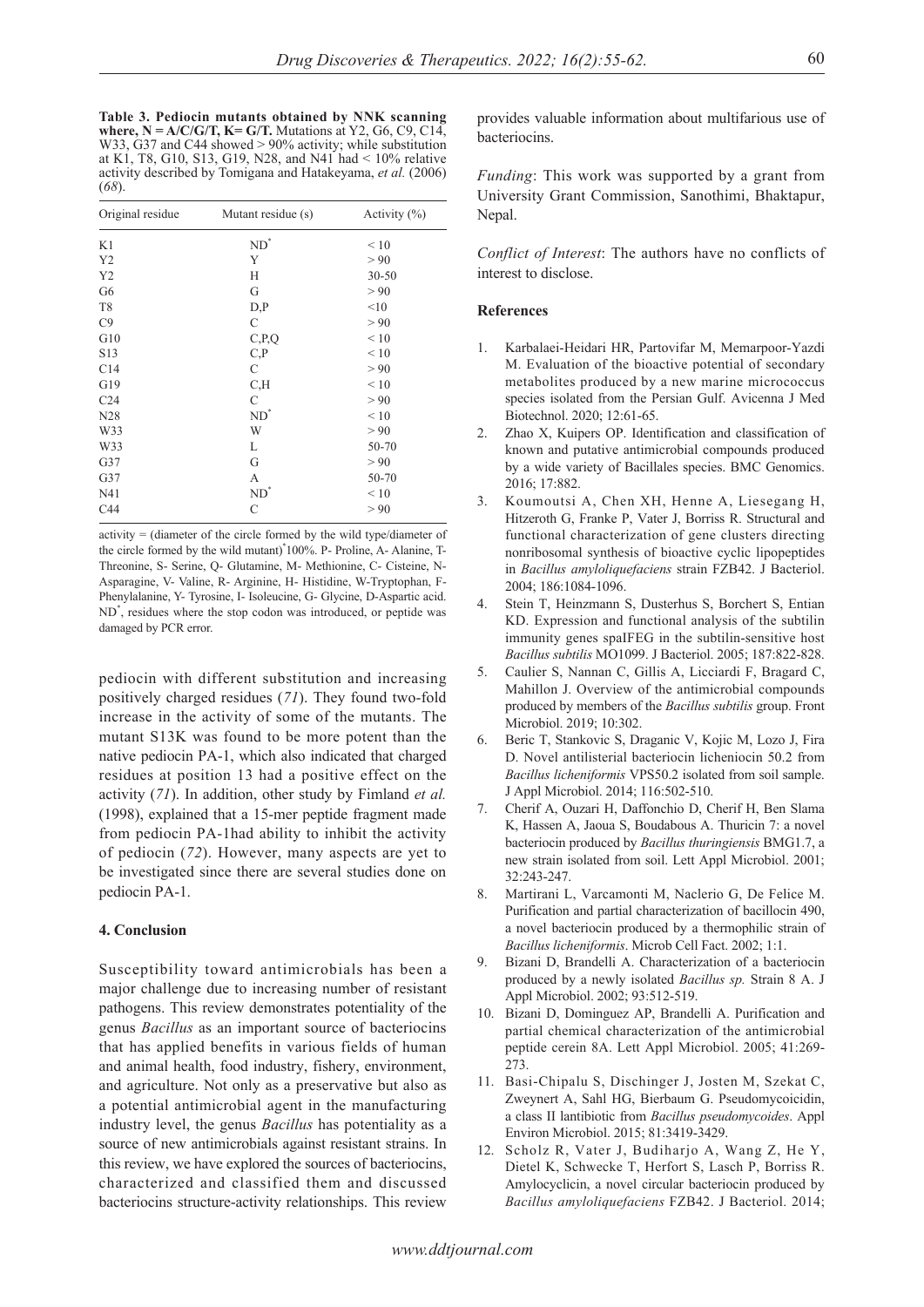196:1842-1852.

- 13. Chopra L, Singh G, Choudhary V, Sahoo DK. Sonorensin: an antimicrobial peptide, belonging to the heterocycloanthracin subfamily of bacteriocins, from a new marine isolate, *Bacillus sonorensis* MT93. Appl Environ Microbiol. 2014; 80:2981-2990.
- 14. Abriouel H, Franz CM, Ben Omar N, Galvez A. Diversity and applications of *Bacillus bacteriocins*. FEMS Microbiol Rev. 2011; 35:201-232.
- 15. Sharma G, Dang S, Gupta S, Gabrani R. Antibacterial activity, cytotoxicity, and the mechanism of action of bacteriocin from *Bacillus subtilis* GAS101. Med Princ Pract. 2018; 27:186-192.
- 16. Ansari A, Aman A, Siddiqui NN, Iqbal S, Ali ul Qader S. Bacteriocin (BAC-IB17): screening, isolation and production from *Bacillus subtilis* KIBGE IB-17. Pak J Pharm Sci. 2012; 25:195-201.
- 17. Qin Y, Wang Y, He Y, Zhang Y, She Q, Chai Y, Li P, Shang Q. Characterization of subtilin L-Q11, a novel class I bacteriocin synthesized by *Bacillus subtilis* L-Q11 isolated from orchard soil. Front Microbiol. 2019; 10:484.
- 18. Liu X, Lee JY, Jeong SJ, Cho KM, Kim GM, Shin JH, Kim JS, Kim JH. Properties of a bacteriocin produced by *Bacillus subtilis* EMD4 isolated from Ganjang (Soy Sauce). J Microbiol Biotechnol. 2015; 25:1493-1501.
- 19. Arias AA, Ongena M, Devreese B, Terrak M, Joris B, Fickers P. Characterization of amylolysin, a novel lantibiotic from *Bacillus amyloliquefaciens* GA1. Plos One. 2013; 8:e83037.
- 20. Moineau S, Pandian S, Klaenhammer TR. Restriction/ Modification systems and restriction endonucleases are more effective on lactococcal bacteriophages that have emerged recently in the dairy industry. Appl Environ Microbiol. 1993; 59:197-202.
- 21. Soltani S, Hammami R, Cotter PD, Rebuffat S, Said LB, Gaudreau H, Bedard F, Biron E, Drider D, Fliss I. Bacteriocins as a new generation of antimicrobials: toxicity aspects and regulations. FEMS Microbiol Rev. 2021; 45:fuaa039.
- 22. Chatterjee S, Chatterjee DK, Jani RH, Blumbach J, Ganguli BN, Klesel N, Limbert M, Seibert G. Mersacidin, a new antibiotic from *Bacillus*. *In vitro* and *in vivo* antibacterial activity. J Antibiot (Tokyo). 1992; 45:839- 845.
- 23. Cutting SM. *Bacillus* probiotics. Food Microbiol. 2011; 28:214-220.
- 24. Field D, Hill C, Cotter PD, Ross RP. The dawning of a 'Golden era' in lantibiotic bioengineering. Mol Microbiol. 2010; 78:1077-1087.
- 25. Nishie M, Sasaki M, Nagao J, Zendo T, Nakayama J, Sonomoto K. Lantibiotic transporter requires cooperative functioning of the peptidase domain and the ATP binding domain. J Biol Chem. 2011; 286:11163-11169.
- 26. Klein C, Kaletta C, Schnell N, Entian KD. Analysis of genes involved in biosynthesis of the lantibiotic subtilin. Appl Environ Microbiol. 1992; 58:132-142.
- 27. Stein T, Borchert S, Conrad B, Feesche J, Hofemeister B, Hofemeister J, Entian KD. Two different lantibiotic-like peptides originate from the ericin gene cluster of *Bacillus subtilis* A1/3. J Bacteriol. 2002; 184:1703-1711.
- 28. Paik SH, Chakicherla A, Hansen JN. Identification and characterization of the structural and transporter genes for, and the chemical and biological properties of, sublancin 168, a novel lantibiotic produced by *Bacillus subtilis* 168. J Biol Chem. 1998; 273:23134-23142.
- 29. McClerren AL, Cooper LE, Quan C, Thomas PM, Kelleher NL, van der Donk WA. Discovery and *in vitro* biosynthesis of haloduracin, a two-component lantibiotic. Proc Natl Acad Sci U S A. 2006; 103:17243-17248.
- 30. Dischinger J, Josten M, Szekat C, Sahl HG, Bierbaum G. Production of the novel two-peptide lantibiotic lichenicidin by *Bacillus licheniformis* DSM 13. Plos One. 2009; 4:e6788.
- 31. Dougherty BA, Hill C, Weidman JF, Richardson DR, Venter JC, Ross RP. Sequence and analysis of the 60 kb conjugative, bacteriocin-producing plasmid pMRC01 from *Lactococcus lactis* DPC3147. Mol Microbiol. 1998; 29:1029-1038.
- 32. Gilmore MS, Segarra RA, Booth MC, Bogie CP, Hall LR, Clewell DB. Genetic structure of the *Enterococcus faecalis* plasmid pAD1-encoded cytolytic toxin system and its relationship to lantibiotic determinants. J Bacteriol. 1994; 176:7335-7344.
- 33. Holo H, Jeknic Z, Daeschel M, Stevanovic S, Nes IF. Plantaricin W from *Lactobacillus plantarum* belongs to a new family of two-peptide lantibiotics. Microbiology (Reading). 2001; 147:643-651.
- 34. Navaratna MA, Sahl HG, Tagg JR. Two-component anti-*Staphylococcus aureus* lantibiotic activity produced by *Staphylococcus aureus* C55. Appl Environ Microbiol. 1998; 64:4803-4808.
- 35. Yonezawa H, Kuramitsu HK. Genetic analysis of a unique bacteriocin, Smb, produced by *Streptococcus mutans* GS5. Antimicrob Agents Chemother. 2005; 49:541-548.
- 36. Nes IF, Diep DB, Havarstein LS, Brurberg MB, Eijsink V, Holo H. Biosynthesis of bacteriocins in lactic acid bacteria. Antonie Van Leeuwenhoek. 1996; 70:113-128.
- 37. Cotter PD, Hill C, Ross RP. Bacterial lantibiotics: strategies to improve therapeutic potential. Curr Protein Pept Sci. 2005; 6:61-75.
- 38. Nissen-Meyer J, Rogne P, Oppegard C, Haugen HS, Kristiansen PE. Structure-function relationships of the non-lanthionine-containing peptide (class II) bacteriocins produced by gram-positive bacteria. Curr Pharm Biotechnol. 2009; 10:19-37.
- 39. van Belkum MJ, Martin-Visscher LA, Vederas JC. Structure and genetics of circular bacteriocins. Trends Microbiol. 2011; 19:411-418.
- 40. Kiss A, Baliko G, Csorba A, Chuluunbaatar T, Medzihradszky KF, Alfoldi L. Cloning and characterization of the DNA region responsible for Megacin A-216 production in *Bacillus megaterium* 216. J Bacteriol. 2008; 190:6448-6457.
- 41. Kaur S, Kaur S. Bacteriocins as potential anticancer agents. Front Pharmacol. 2015; 6:272.
- 42. Benitez LB, Velho RV, Lisboa MP, Medina LF, Brandelli A. Isolation and characterization of antifungal peptides produced by *Bacillus amyloliquefaciens* LBM5006. J Microbiol. 2010; 48:791-797.
- 43. Elshaghabee FMF, Rokana N, Gulhane RD, Sharma C, Panwar H. Bacillus as potential probiotics: Status, concerns, and future perspectives. Front Microbiol. 2017; 8:1490.
- 44. Haddar HO, Aziz GM, Al-Gelawi MH. Optimization of bacitracin production by *Bacillus licheniformis* B5. Pak J Biol Sci. 2007; 10:972-976.
- 45. Chang TW, Gorbach SL, Bartlett JG, Saginur R. Bacitracin treatment of antibiotic-associated colitis and diarrhea caused by *Clostridium difficile* toxin. Gastroenterology. 1980; 78:1584-1586.